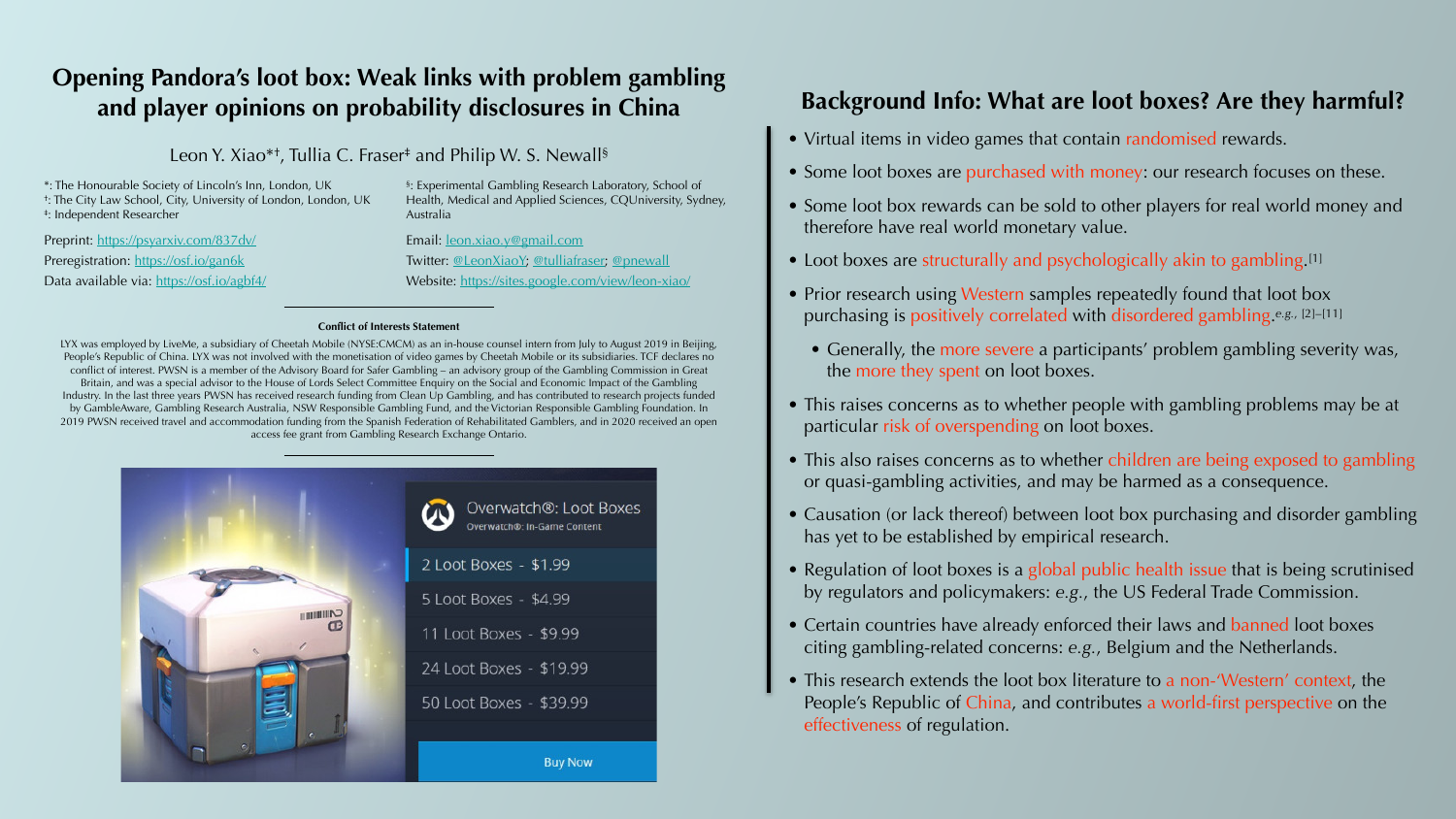#### **Background Info: Weaknesses of Prior Research on Loot Boxes**

- Reliance on Western samples: 15 previously published studies on the correlation between loot box purchasing and disordered gambling all used Western samples.
	- This severely limits the ability to generalise the literature's findings to other non-Western countries.
	- Research with a cross-cultural perspective comparing the strength of this correlation in three Western countries (Australia, Aotearoa New Zealand and the US) found that the strength of the correlation differed: *e.g.*, the correlation is weaker in the New Zealand sample than in the US sample.
- We know that video game markets are structurally very different across the world:
	- Loot boxes are prevalent in video games on all hardware platforms (PC, console and mobile):
	- 59% of top-grossing iPhone games implement loot boxes in the UK.<sup>[12]</sup>
	- However, 91% of to-grossing iPhone games implement loot boxes in China.<sup>[13]</sup>
	- A binomial test revealed that this was statistically significantly higher (*p* < .001).
- Vulnerable groups, such as children, are also exposed to loot boxes:
	- Of top-grossing UK games deemed suitable for children aged 12+, 59% contained loot boxes.<sup>[12]</sup>
	- However, there is again structural difference: 91% of such games in China contained loot boxes.<sup>[13]</sup>
	- Indeed, 23% of 11–16-year-olds in the UK have paid money to open loot boxes.<sup>[14]</sup>
	- The % of Chinese children spending money on loot boxes is not known but is likely to be higher.

- There are significant differences between Western countries (*e.g.*, the UK) and China in addition to video game market structure and prevalence of loot boxes:
	- Gambling activities (*e.g.*, casino games; sports betting) are regulated but generally legal in the UK.
	- In contrast, gambling actives are prohibited by law in China: only the lotteries are allowed.
- No prior research has used a non-Western sample to assess this correlation.
- Developed and developing countries across the world are considering whether to regulate loot boxes, including in non-Western countries, *e.g.*, Brazil. The existing Western literature is unhelpful.
- Further, China is the only country to regulate loot boxes using a consumer protection measure.
- China requires video game companies to disclose the probabilities of obtaining randomised rewards. Similar measures are imposed in relation to gambling in other countries, including the UK.
- Other countries are considering adopting this measure in relation to loot boxes to reduce harm.
- Video game companies generally support adopting this measure as industry self-regulation.
- However, whether this measure is effective at reducing spending on loot boxes is not known.
- A survey was circulated to Chinese video game players through online forums.
- Participants were asked whether they participated in gambling in the past year.
- A validated Chinese translation of the Problem Gambling Severity Index (PGSI) was given only to participants who self-reported gambling in the past year.
- We anticipated a lower gambling participation rate in China which may reduce the effective sample size; therefore, a validated Chinese translation of the Barratt Impulsiveness Scale-Brief (BIS-Brief) was given to all participants.
	- Impulsiveness has been shown to be correlated with problem gambling.<sup>[15]</sup>
- The survey asked for the participant past year spending on loot boxes.
- The survey also asked whether the participant has seen loot box probability disclosures, and if so, how their purchasing behaviour has changed as a result of seeing them (no change; spent less; or spent more).
- Participants were predominantly male (80.7%) and young ( $M_{\text{age}}$ =23.0, *SD*=5.9).
	- This is similar to previous studies, which recruited predominantly (~90%) males.<sup>[9], [10]</sup>

#### **Project Objectives: Why this research? Why China?**

- Hypothesis 1: Loot box expenditure and problem gambling will be positively correlated amongst people who have gambled in the previous 12 months.
- Hypothesis 2: Loot box expenditure will be positively correlated with engagement with gambling in the previous 12 months.
- Hypothesis 3: Loot box expenditure will be positively correlated with impulsiveness

### **Method: Large-Scale Preregistered Survey (***n* **= 879)**

## **Preregistered Hypotheses**

## **Gambling, video game and loot box participation**

- Only a small minority, 87 participants (9.9%), self-reported gambling participation in the previous 12 months, with 0.9% of the overall sample meeting the problem gambling score threshold: see Table 1.
- Almost all participants self-reported playing video games in the previous week (96.8%), and spending money on video games in the previous 12 months (85.9%).
- Just under half of all participants (48.7%) self-reported purchasing loot boxes in the previous 12 months.

| Problem gambling           |      |            | % of Participants % of gamblers Loot box expenditure (previous 12 months; |
|----------------------------|------|------------|---------------------------------------------------------------------------|
| severity category          |      | $(n = 87)$ | Chinese Yuan); Mean (SD)                                                  |
| Non-gamblers               | 90.1 | N/A        | 1099 (4437)                                                               |
| Non-problem gamblers 5.0   |      | 50.6       | 1211 (3839)                                                               |
| Low risk gamblers          | 3.5  | 35.6       | 1512 (4530)                                                               |
| Moderate risk gamblers 0.5 |      | 4.6        | 775 (932)                                                                 |
| Problem gamblers           | 0.9  | 9.2        | 538 (735)                                                                 |

**Table 1: Problem gambling severity categories**